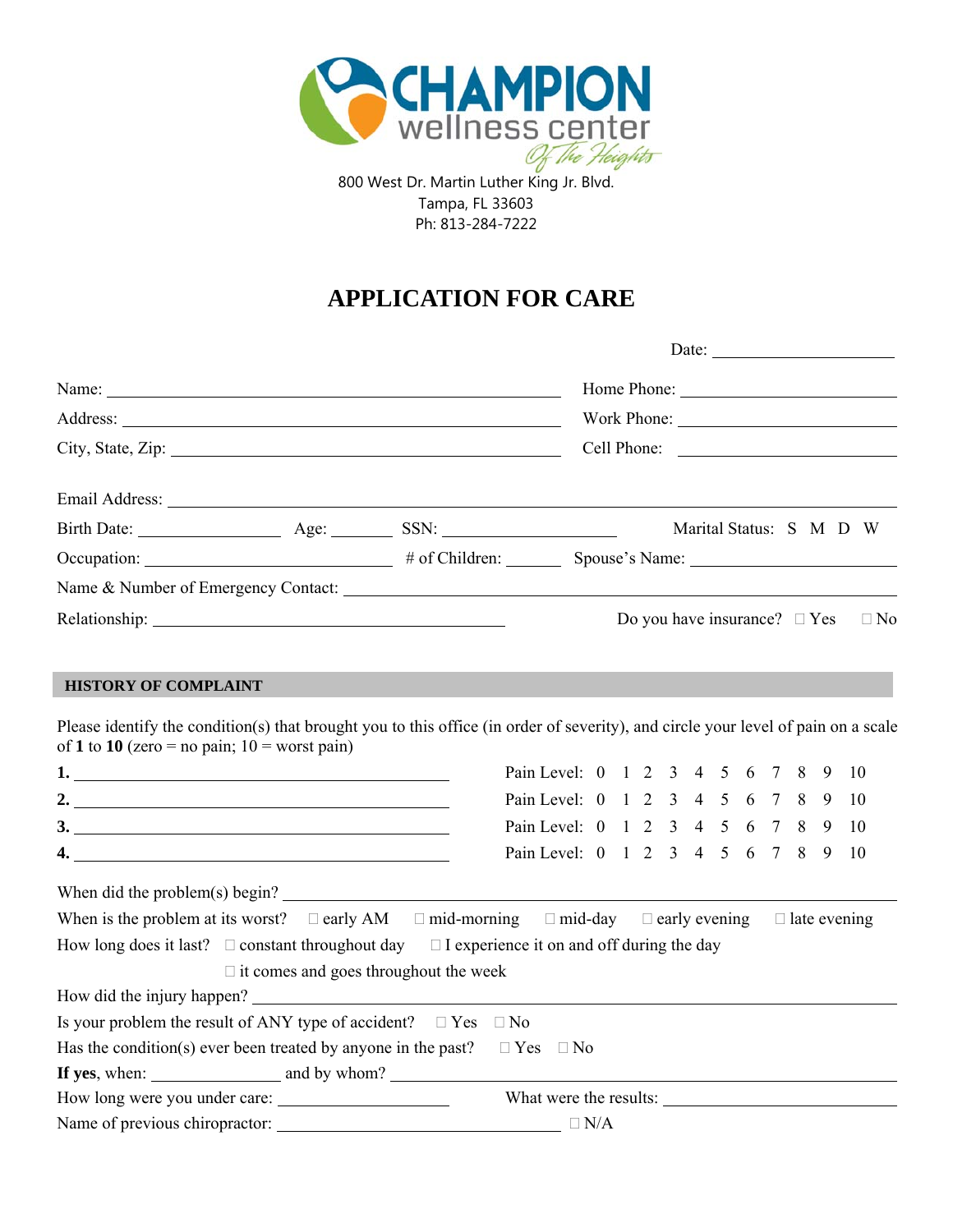**PLEASE MARK** the areas on the diagram with the following letters to describe your symptoms:

| $R =$ Radiating               |
|-------------------------------|
| $\mathbf{B} =$ <b>Burning</b> |
| $D = D$ ull                   |
| $T =$ Tingling                |

 $\overline{a}$ 

 $\overline{a}$ 

 $A =$ **A**ching  $N =$ **Numbness**  $S = \text{Sharp}/\text{Stabbing}$ 

What relieves your symptoms? What makes them feel worse?<br>
<u>Letting</u>

Please list any restricted activities, your current activity level, and your usual activity level:

| <b>RESTRICTED ACTIVITY</b><br>ex: walking | <b>CURRENT ACTIVITY LEVEL</b><br>ex: walk half mile 2x/week                                   | USUAL ACTIVITY LEVEL<br>ex: walk one mile 4x/week |  |  |
|-------------------------------------------|-----------------------------------------------------------------------------------------------|---------------------------------------------------|--|--|
|                                           |                                                                                               |                                                   |  |  |
|                                           | Identify any other injuries to your spine, minor or major, that the doctor should know about: |                                                   |  |  |
|                                           |                                                                                               |                                                   |  |  |

JN<sub>2</sub>  $\mathbb{Z}_{\mu}$ 

Please list **all** prescription medications (and their purpose) and non-prescription medications/vitamins/supplements you are currently taking:

Women: Is there *any chance* that you are pregnant?  $\Box$  Yes  $\Box$  No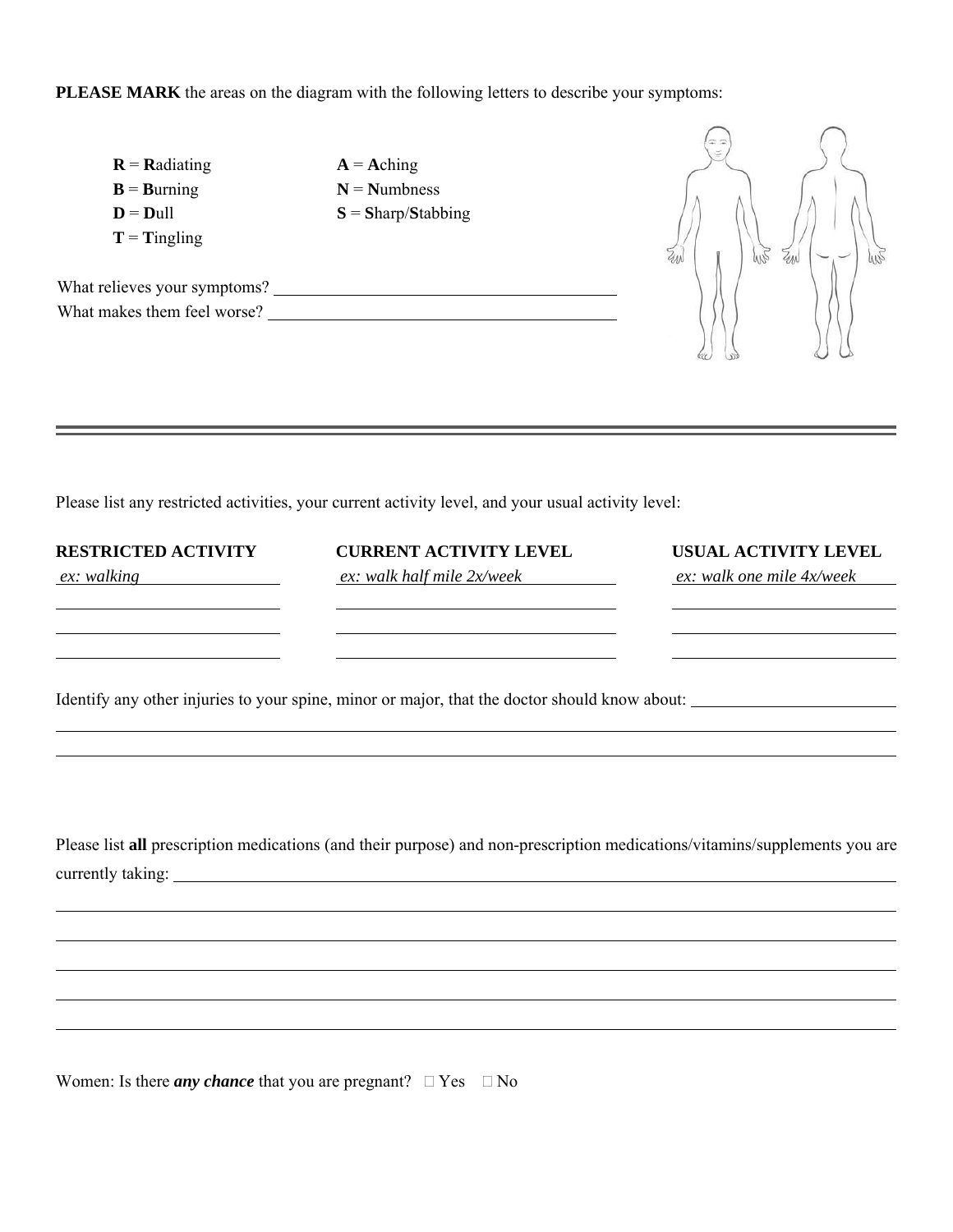| <b>PAST HISTORY</b>                                                     |                                                                                                 |
|-------------------------------------------------------------------------|-------------------------------------------------------------------------------------------------|
|                                                                         | Have you suffered with any of this or a similar problem in the past? $\square$ Yes $\square$ No |
| If yes, how many times? $\frac{1}{2}$                                   | When was the last episode?                                                                      |
|                                                                         | How did the injury happen?                                                                      |
|                                                                         |                                                                                                 |
| Have you tried any other forms of treatment: $\square$ Yes $\square$ No |                                                                                                 |
|                                                                         |                                                                                                 |
| How long ago? $\qquad \qquad$                                           | What were the results: $\Box$ favorable $\Box$ unfavorable -- please explain:                   |
|                                                                         |                                                                                                 |

Please identify any and all types of jobs, activities, or events you have experienced in the past that have imposed any physical stress on you or your body: <u> 1989 - Johann Stoff, Amerikaansk politiker (</u>

If you have ever been diagnosed with any of the following conditions, please indicate with:

| $P = \text{in the Past}$ | $C =$ Currently | $N =$ Never have had: |                      |
|--------------------------|-----------------|-----------------------|----------------------|
| broken bone              | disability      | cancer                | rheumatoid arthritis |
| osteoarthritis           | diabetes        | cerebrovascular       | heart attack         |
| dislocations             | tumors          | thyroid disorder      | other:               |

Please identify **ALL PAST** and any **CURRENT** conditions you feel may be contributing to your present problem:

|                           | Condition | How Long Ago | Type of Care Received | By Whom |
|---------------------------|-----------|--------------|-----------------------|---------|
| <b>INJURIES</b>           |           |              |                       |         |
| <b>SURGERIES</b>          |           |              |                       |         |
| <b>CHILDHOOD DISEASES</b> |           |              |                       |         |
| <b>ADULT DISEASES</b>     |           |              |                       |         |

| <b>SOCIAL HISTORY</b>                                   |              |                                     |              |
|---------------------------------------------------------|--------------|-------------------------------------|--------------|
| 1. Smoking: $\Box$ cigars $\Box$ pipe $\Box$ cigarettes | $\Box$ daily | $\Box$ weekends $\Box$ occasionally | $\Box$ never |
| 2. Alcoholic beverage consumption:                      | $\Box$ daily | $\Box$ weekends $\Box$ occasionally | $\Box$ never |
| 3. Recreational drug use:                               | $\Box$ daily | $\Box$ weekends $\Box$ occasionally | $\Box$ never |
| 4. Hobbies/recreational activities/exercise/sports:     |              |                                     |              |
|                                                         |              |                                     |              |

#### **FAMILY HISTORY**

| 1. Does anyone in your family suffer with the same condition(s)? $\Box$ Yes $\Box$ No                                             |  |  |  |  |  |  |  |  |
|-----------------------------------------------------------------------------------------------------------------------------------|--|--|--|--|--|--|--|--|
| If yes whom: $\Box$ grandmother $\Box$ grandfather $\Box$ mother $\Box$ father $\Box$ sibling(s) $\Box$ son(s) $\Box$ daughter(s) |  |  |  |  |  |  |  |  |
| Have they ever been treated for their condition? $\Box$ Yes $\Box$ No $\Box$ I don't know                                         |  |  |  |  |  |  |  |  |
| 2. Any other hereditary conditions the doctor should be aware of? $\square$ No $\square$ Yes:                                     |  |  |  |  |  |  |  |  |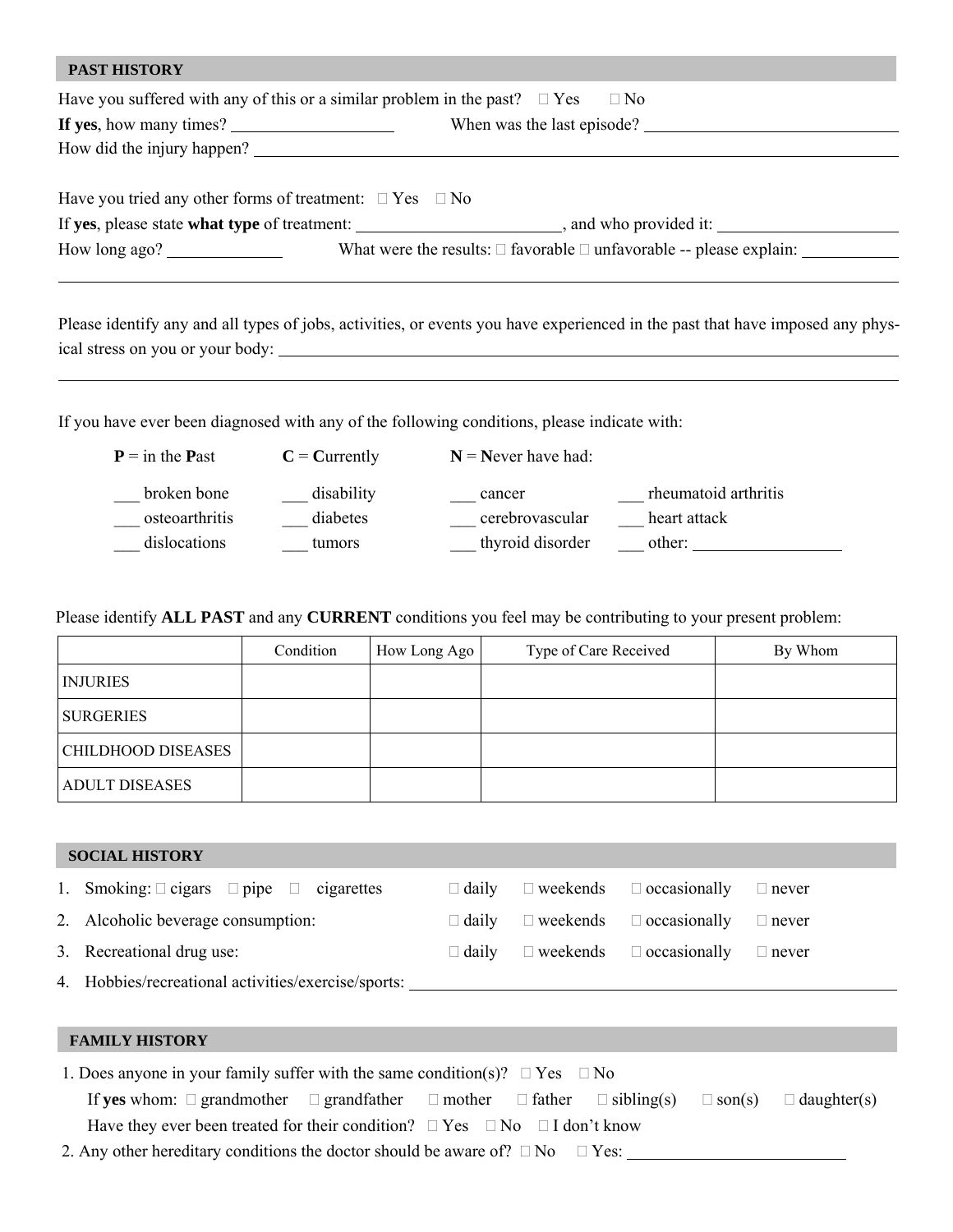|                                                                                              |              |                  |                |                         | Instructions: Please circle the number that best describes the question being asked. |   |                 |                   |                  |                                                                                                      |
|----------------------------------------------------------------------------------------------|--------------|------------------|----------------|-------------------------|--------------------------------------------------------------------------------------|---|-----------------|-------------------|------------------|------------------------------------------------------------------------------------------------------|
|                                                                                              |              |                  |                |                         | and indicate the source for each complaint (see example below).                      |   |                 |                   |                  | Note: If you have more than one complaint, please answer each question for each individual complaint |
| Example:                                                                                     |              | Headache         |                |                         | Neck                                                                                 |   |                 | Low Back          |                  |                                                                                                      |
| No pain $\theta$                                                                             | $\mathbf{1}$ | $\binom{2}{}$    | $\mathbf{3}$   | $\overline{\mathbf{4}}$ | (5)                                                                                  | 6 | $\overline{7}$  | $\left( 8\right)$ | $\boldsymbol{9}$ | 10 Worst Possible Pain                                                                               |
|                                                                                              |              |                  |                |                         |                                                                                      |   |                 |                   |                  |                                                                                                      |
| 1. What is your pain level <b>right now</b> ?                                                |              |                  |                |                         |                                                                                      |   |                 |                   |                  |                                                                                                      |
| No pain $\theta$                                                                             | $\mathbf{1}$ | $\overline{2}$   | $\mathbf{3}$   | $\overline{\mathbf{4}}$ | $5\overline{)}$                                                                      | 6 | $\overline{7}$  | 8                 | 9                | 10 Worst Possible Pain                                                                               |
| 2. What is your <b>typical</b> or <b>average</b> level of pain?                              |              |                  |                |                         |                                                                                      |   |                 |                   |                  |                                                                                                      |
| No pain $\theta$                                                                             | $\mathbf{1}$ | $\overline{2}$   | $3^{\circ}$    | $\boldsymbol{4}$        | 5 <sub>5</sub>                                                                       | 6 | $7\overline{ }$ | 8                 | 9                | 10 Worst Possible Pain                                                                               |
| 3. What is your pain level at its best (how close to "0" does your pain get at its best)?    |              |                  |                |                         |                                                                                      |   |                 |                   |                  |                                                                                                      |
| No pain $\theta$                                                                             | $\mathbf{1}$ | $\boldsymbol{2}$ | 3 <sup>1</sup> | $\overline{\mathbf{4}}$ | $5\phantom{.0}$                                                                      | 6 | $\overline{7}$  | $\bf 8$           | 9 <sub>o</sub>   | 10 Worst Possible Pain                                                                               |
| 4. What is your pain level at its worst (how close to "10" does your pain get at its worst)? |              |                  |                |                         |                                                                                      |   |                 |                   |                  |                                                                                                      |
| No pain $\theta$ 1                                                                           |              |                  |                |                         | $2 \qquad 3 \qquad 4 \qquad 5 \qquad 6$                                              |   | $7\overline{ }$ | $8^{\circ}$       | 9                | 10 Worst Possible Pain                                                                               |
|                                                                                              |              |                  |                |                         |                                                                                      |   |                 |                   |                  |                                                                                                      |
|                                                                                              |              |                  |                |                         |                                                                                      |   |                 |                   |                  | OATS Score: ___________%                                                                             |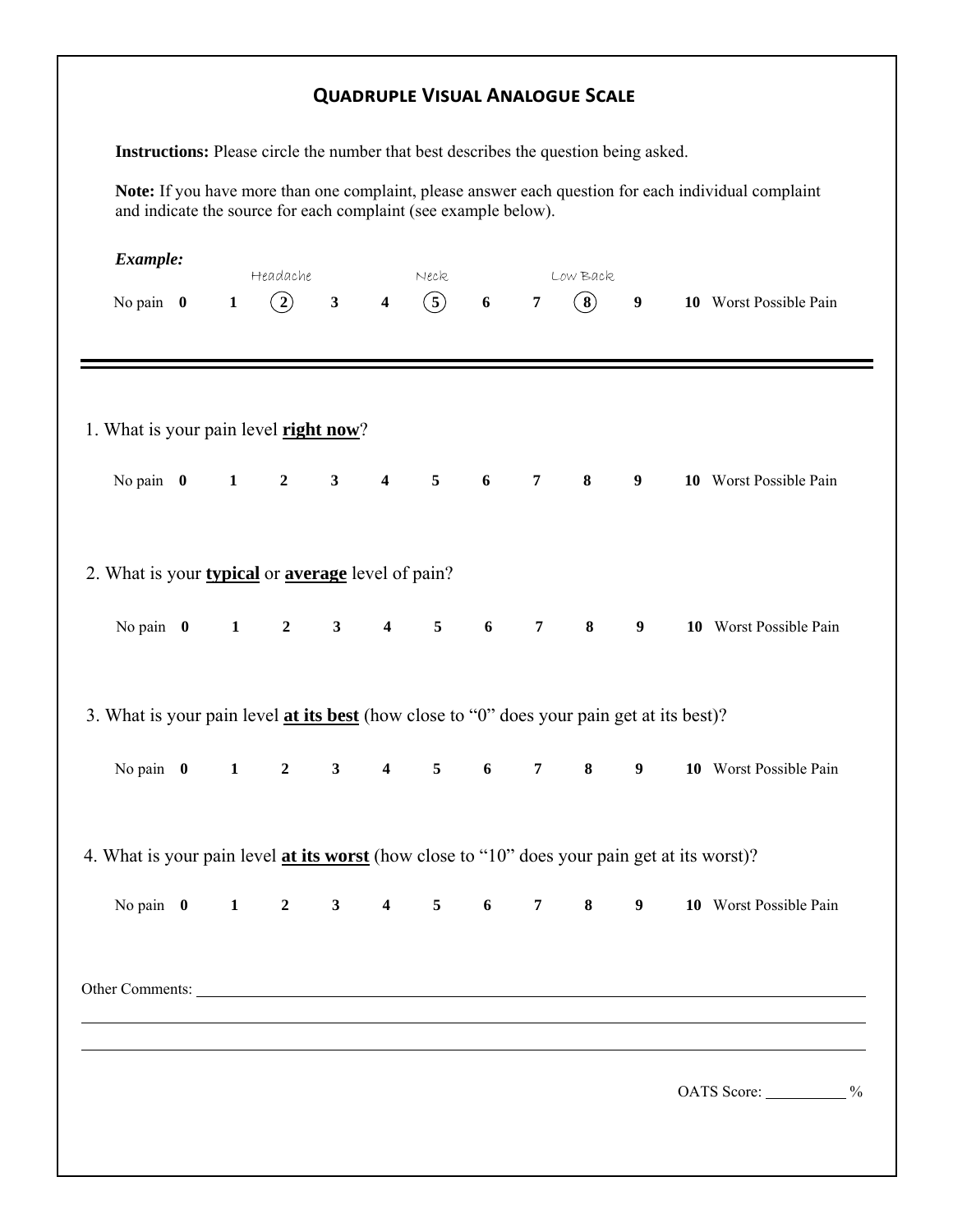## **ACTIVITIES OF DAILY LIVING**

### Please identify how your current condition(s) is affecting your ability to carry out activities that are routinely part of your life.

| Reading/Concentrating                | N/A | No Effect | Painful (can do) | Painful (limits) | Unable to Perform |
|--------------------------------------|-----|-----------|------------------|------------------|-------------------|
| <b>Extended Computer Use</b>         | N/A | No Effect | Painful (can do) | Painful (limits) | Unable to Perform |
| Washing/Bathing                      | N/A | No Effect | Painful (can do) | Painful (limits) | Unable to Perform |
| Dressing                             | N/A | No Effect | Painful (can do) | Painful (limits) | Unable to Perform |
| Shaving                              | N/A | No Effect | Painful (can do) | Painful (limits) | Unable to Perform |
| Taking out Garbage                   | N/A | No Effect | Painful (can do) | Painful (limits) | Unable to Perform |
| Sleeping                             | N/A | No Effect | Painful (can do) | Painful (limits) | Unable to Perform |
| Rolling Over                         | N/A | No Effect | Painful (can do) | Painful (limits) | Unable to Perform |
| Carrying (groceries, children, etc.) | N/A | No Effect | Painful (can do) | Painful (limits) | Unable to Perform |
| Lifting (groceries, children, etc.)  | N/A | No Effect | Painful (can do) | Painful (limits) | Unable to Perform |
| Yard Work                            | N/A | No Effect | Painful (can do) | Painful (limits) | Unable to Perform |
| Pet Care                             | N/A | No Effect | Painful (can do) | Painful (limits) | Unable to Perform |
| Driving                              | N/A | No Effect | Painful (can do) | Painful (limits) | Unable to Perform |
| Walking                              | N/A | No Effect | Painful (can do) | Painful (limits) | Unable to Perform |
| Bending                              | N/A | No Effect | Painful (can do) | Painful (limits) | Unable to Perform |
| Sitting                              | N/A | No Effect | Painful (can do) | Painful (limits) | Unable to Perform |
| Standing                             | N/A | No Effect | Painful (can do) | Painful (limits) | Unable to Perform |
| Sit to Stand Position                | N/A | No Effect | Painful (can do) | Painful (limits) | Unable to Perform |
| Stand to Sit Position                | N/A | No Effect | Painful (can do) | Painful (limits) | Unable to Perform |
| <b>Climbing Stairs</b>               | N/A | No Effect | Painful (can do) | Painful (limits) | Unable to Perform |
| Household Chores                     | N/A | No Effect | Painful (can do) | Painful (limits) | Unable to Perform |
| Sweeping/Vacuuming                   | N/A | No Effect | Painful (can do) | Painful (limits) | Unable to Perform |
| Dishes                               | N/A | No Effect | Painful (can do) | Painful (limits) | Unable to Perform |
| Laundry                              | N/A | No Effect | Painful (can do) | Painful (limits) | Unable to Perform |
|                                      |     |           |                  |                  |                   |
| Other:                               | N/A | No Effect | Painful (can do) | Painful (limits) | Unable to Perform |
|                                      | N/A | No Effect | Painful (can do) | Painful (limits) | Unable to Perform |
|                                      | N/A | No Effect | Painful (can do) | Painful (limits) | Unable to Perform |